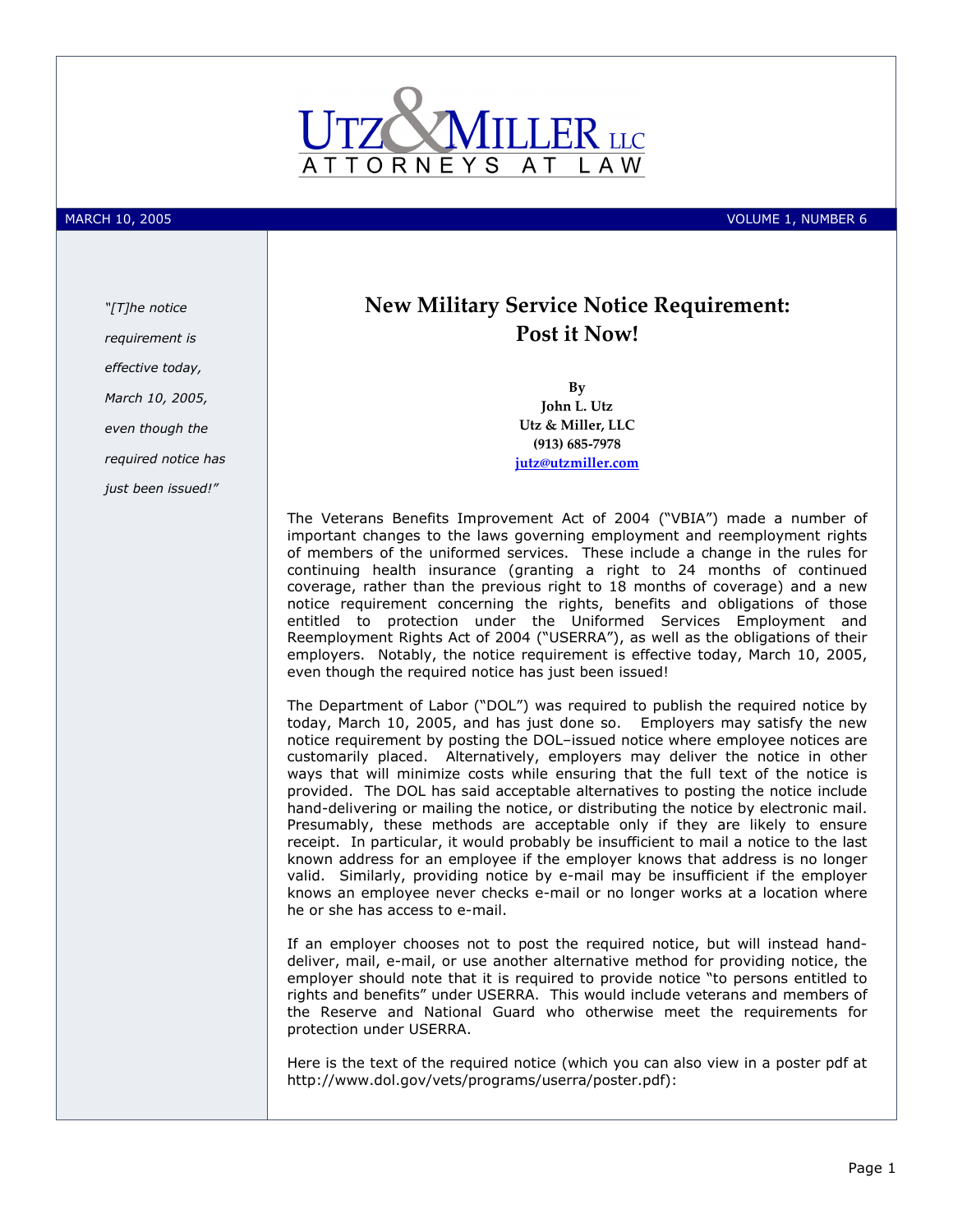# YOUR RIGHTS UNDER USERRA

### THE UNIFORMED SERVICES EMPLOYMENT AND REEMPLOYMENT RIGHTS ACT

USERRA protects the job rights of individuals who voluntarily or involuntarily leave employment positions to undertake military service. USERRA also prohibits employers from discriminating against past and present members of the uniformed services, and applicants to the uniformed services.

#### REEMPLOYMENT RIGHTS

You have the right to be reemployed in your civilian job if you leave that job to perform service in the uniformed service and:

. you ensure that your employer receives advance written or verbal notice of your service;

. you have five years or less of cumulative service in the uniformed services while with that particular employer;

. you return to work or apply for reemployment in a timely manner after conclusion of service; and

. you have not been separated from service with a disqualifying discharge or under other than honorable conditions.

If you are eligible to be reemployed, you must be restored to the job and benefits you would have attained if you had not been absent due to military service or, in some cases, a comparable job.

# RIGHT TO BE FREE FROM DISCRIMINATION AND RETALIATION

If you:

. are a past or present member of the uniformed service;

. have applied for membership in the uniformed service; or

. are obligated to serve in the uniformed service;

then an employer may not deny you any of the following because of this status:

. initial employment;

. reemployment;

. retention in employment;

. promotion; or

. any benefit of employment.

In addition, an employer may not retaliate against anyone assisting in the enforcement of USERRA rights, including testifying or making a statement in connection with a proceeding under USERRA, even if that person has no service connection.

Utz & Miller, LLC 13200 Metcalf Suite 230 Overland Park, KS 66213

"Employers may

requirement by

posting the DOL– issued notice where employee notices are customarily placed."

satisfy the new notice

Phone: 913.685.0970 Fax: 913.685.1281

John L. Utz jutz@utzmiller.com Phone: 913.685.7978 Fax: 913.685.1281

Eric N. Miller emiller@utzmiller.com Phone: 913.685.8150 Fax: 913.685.1281

Matthew Eickman meickman@utzmiller.com Phone: 913.685.0970 Fax: 913.685.1281

www.utzmiller.com

The information in this newsletter is of a general nature only and does not constitute legal advice.

Consult your attorney for advice appropriate to your circumstances.